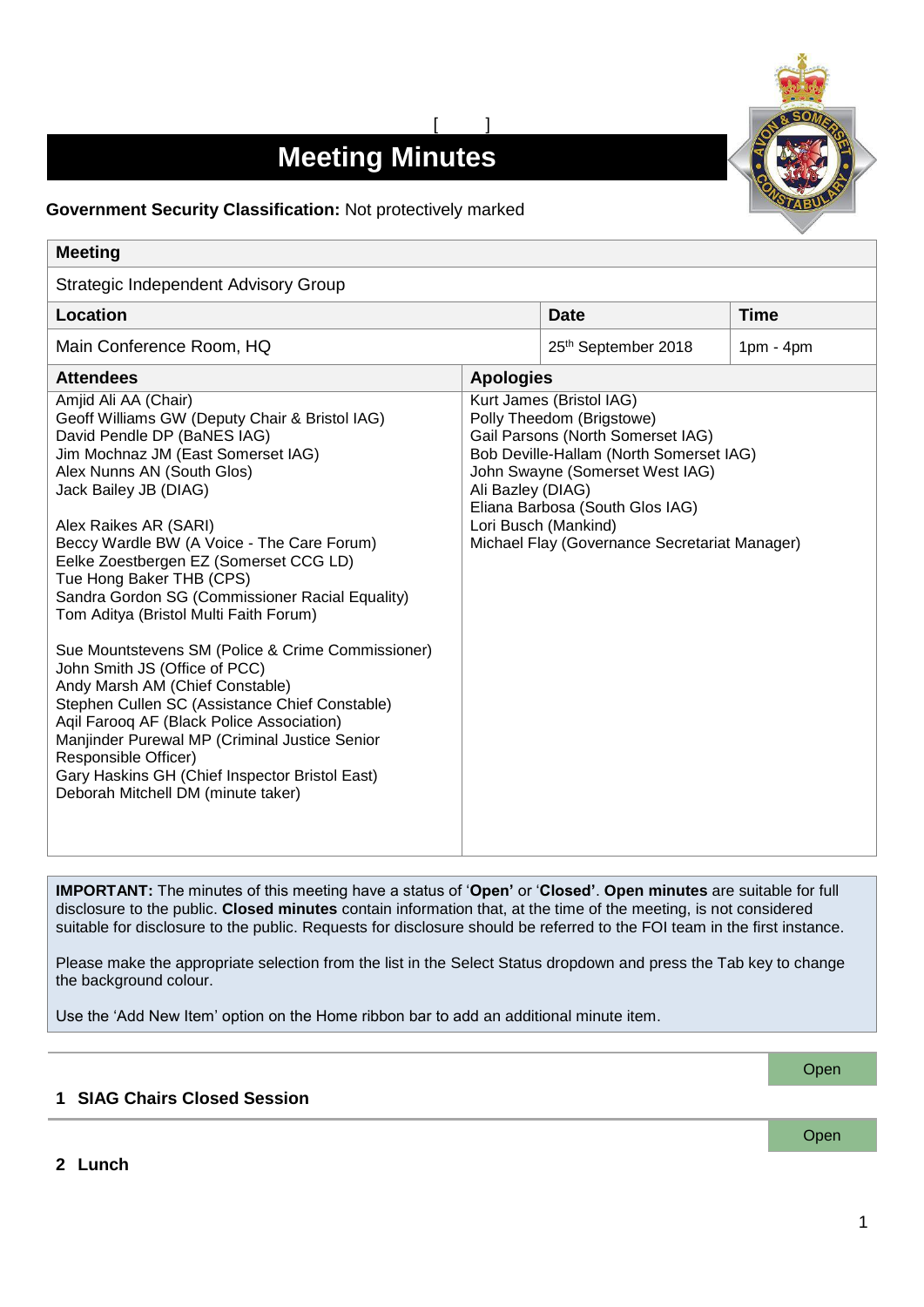# **3 SIAG Members Session – Welcome and introductions**

#### **4 Review of the minutes and matters arising**

The minutes from the last meeting on 14.06.2018 were agreed.

Open (ongoing) actions are now recorded on an action log and completed actions will be recorded on a separate closed action log.

In respect to Action 1 SC advised that he has spoken to C/Insp Leanne Pook who confirmed North Somerset did take part in the knife amnesty campaign. AM stated his worry that knife crime and incidents involving knife crime are increasing and much of this can be associated with the drugs trade. He welcomes support from communities and mentioned the Somalian Community assisted with a weapon sweep of Castle Park in Bristol. DP mentioned that his local IAG was asked to help with a similar task but unfortunately not enough time was provided to get any members together. He suggested that, where possible, further notice be provided as they would be more than willing to support.

In respect to Action 4 SC advised that Andy Bennett has spoken to Patrick Quinton who is the Taxi Compliance Officer for Bristol and South Glos who believes that the relationship between the police and taxi drivers is healthy and strong. JM stated the Yeovil and Bridgwater taxi drivers feel differently and asked if any learning can be taken from Patrick.

**Action 25**: SC to speak to Insp Sharon Baker (nee Bennett) to see if any learning can be taken from Patrick Quinton in respect to building a relationship with the Yeovil and Bridgwater taxi drivers.

In respect to Action 14 AA asked if AN who is a youth representative at UWE could be involved in the planning of a youth IAG. Action updated. AN advised that youth is well represented in the youth parliament and council but there is a gap in representation with 18-25 year olds.

DM was asked to re-distribute the Hate Crime Strategy and Plan. Action 17 updated. SC asked for feedback asap and said they are running a Hate Crime Awareness week in October.

**Open** 

### **5 IAG Chairs & EDHR topics for PCC & ACC Cullen**

1. Stop & Search

SG asked what plans are in place to address and reduce the disparity in stop and search for members of the Black Community. SG notes there is a reduction in disparity in traditional areas linked to the Black Community such as St Pauls but in Clifton and areas of Somerset it is higher.

AM advised that the use of stop and search has fallen by  $\frac{3}{4}$  over the last 10 years and positive outcomes of stop and search is similar with white and black people at 20%. He also said that a lot of those stopped and searched in Somerset are due to county lines intel and they do not reside there. He does want to achieve better proportionality and said that those stopped and searched are intel lead and stop and searches are scrutinised by the PCC's Scrutiny of Police Powers Panel. He advised there is a fine line in making sure officers are confident to use stop and search but also recognising the impact it has on local communities. They are putting together a cultural awareness programme and have done awareness around unconscious bias.

THB asked if the police can disseminate information about positive outcomes to the public. AM welcomes help to get this information to communities but sees the bigger picture is to build trust. SC mentioned the Citizen's Academy and the Ride Along Scheme help with this. SM advised that the scrutiny panel reports are published on her website.

AM advised that the government are increasing the powers of stop and search to include looking for laser pens and acid so figures are likely to increase nationally.

Open

**Open**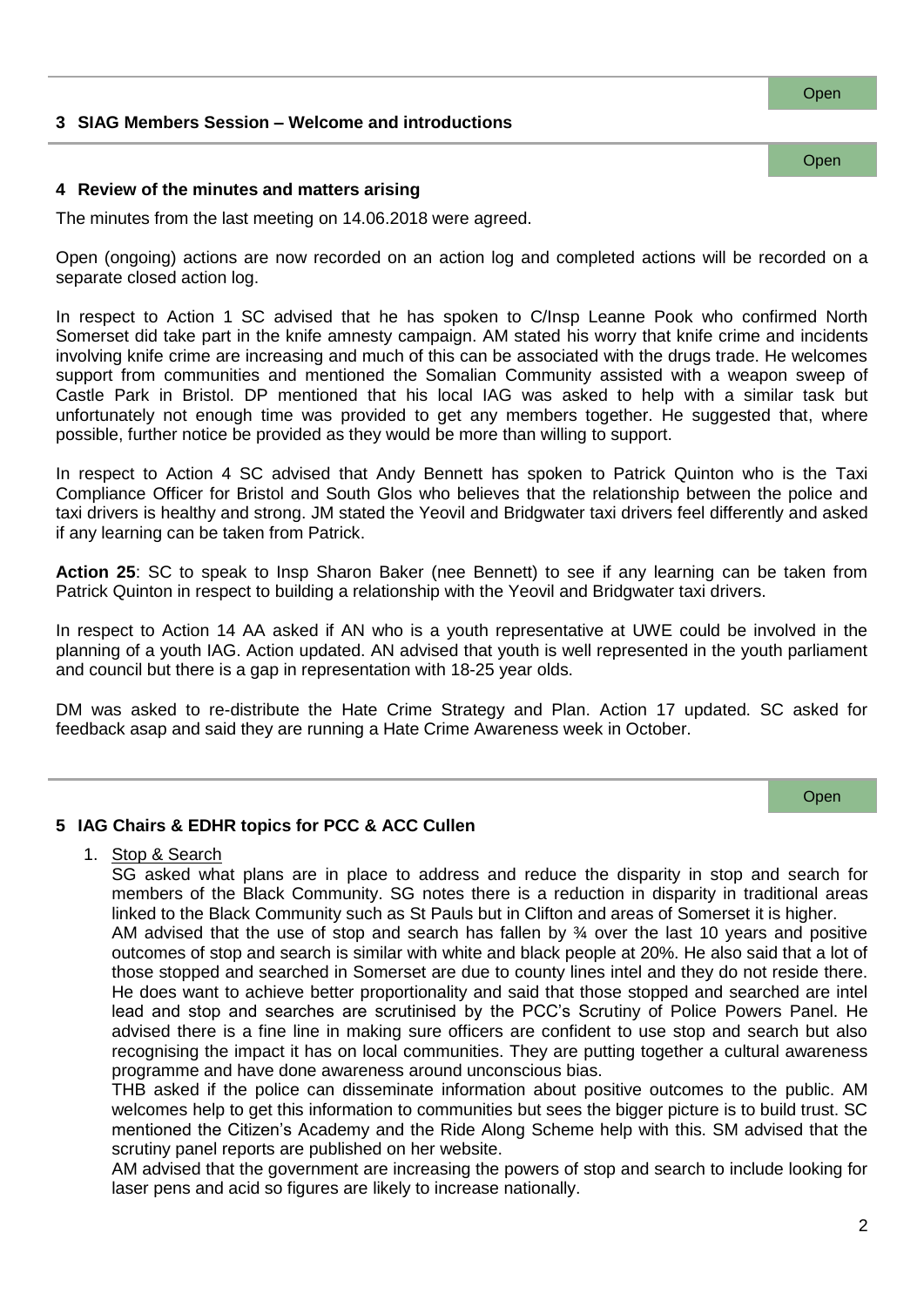# 2. Training

SG asked what can be done to give local small black businesses with the relevant experience an opportunity to bid for future training requirements. She believes larger companies, who may not be the most suitable, get these opportunities. She clarified that during the bid application there are processes the smaller businesses cannot fulfil.

AR advised that SARI have provided a lot of training as well as Babassa and stated the importance of bringing real perspectives from local people into training. SC recognises this and mentioned that from next year new officers will be trained using an apprenticeship model which will involve much more community engagement.

JB advised the DIAG raised an issue around a lack of autism training and now A&S are working with members to get further training to officers.

AM said the core values of A&S are changing soon to; Caring, Learning, Inclusion and Courage. He hopes this gives the SIAG encouragement that these are our top priorities.

### 3. Call in Scheme

This will be discussed in agenda item 6.

- 4. CPS figures for Hate Crime This will be discussed in agenda item 7.
- 5. Crime and Justice conference  $-13/14$ <sup>th</sup> Oct JM is attending and encouraged A&S to send a representative. AM advised he would be happy for someone (possibly C/Supt Ian Wylie who is the lead for Hate Crime) to attend and thanked JM for making him aware of it.
- 6. Building 'Trust and Confidence' Updates on the following:
- a) Misconduct Hearing of PC Claire Boddie

AA notes that PC Boddie was acquitted in Court and at the Misconduct hearing but asked if any learning is being taken from this incident. SC advised the Head of Learning is helping develop a national programme encouraging officers to understand the community's perception of incidents like these and what after care would be required for the victims, witnesses and anyone else affected. AM advised that Taser training has been reviewed and the use of Taser has fallen compared to last year. SM mentioned that Taser use is also reviewed by the PCC's Scrutiny of Police Powers Panel.

b) Incident at Castle Park Bristol – Allegations of excessive force used in arrest

AA asked if there was an internal debate over officer's core standards of behaviour. AM advised there is and he regularly showcases what the right behaviour is. In Castle Park there is a lot of knife crime, drugs and disorder and officers have recovered a lot of weapons. Unfortunately those involved seem to be from the younger community and AM believes that we have to get the local communities and elders working with the police to exert some influence.

AA believes that there is a perception within certain BME communities that if you fit a certain profile you are a potential target for an officer to approach you in an assertive manner. AM states that people are not being approached because they fit a profile. MP mentioned that a lot of work is being done on disproportionality and will talk about this in agenda item 8. AR asked if the young people gathering in Castle Park are from a certain community and AM answered that people from the Somalian Community seem to be involved in dealing drugs in the area. DP asked if youth workers could get involved. AM said we are building relationships with the younger generation by mentoring and diversion schemes etc.

c) Outcomes of NCBI consultation on addressing the label of 'Institutional Racism'

AF said two sessions were held over the summer and was well attended by community representatives and stakeholders and 28 initiatives are being taken forward to help build trust and confidence. These initiatives include shadowing and Duke of Edinburgh scheme as examples. A&S are taking lead for five of these initiatives and he is currently waiting to hear from stakeholders if they will take ownership for the others.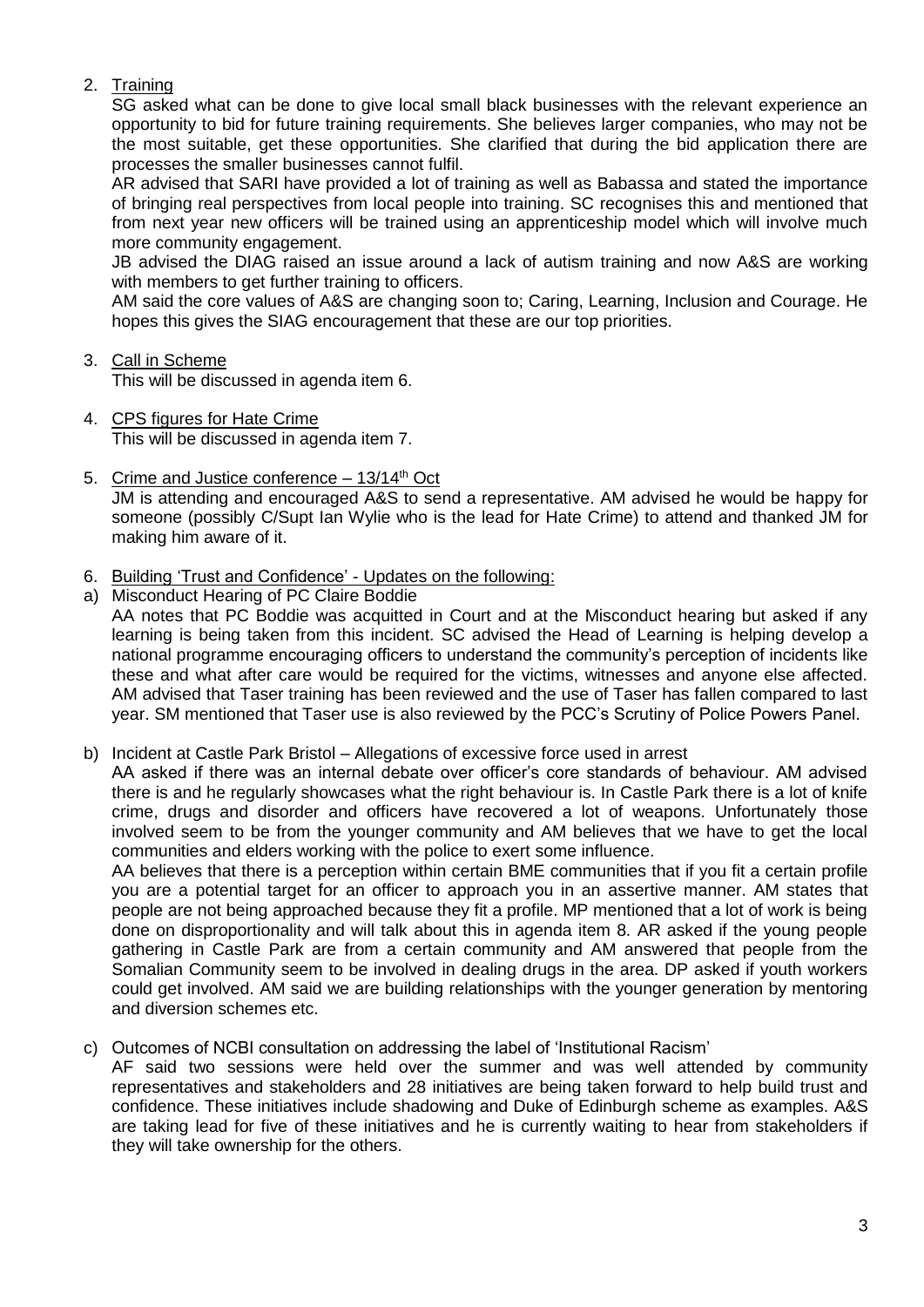- 7. Impact of Spending Review
- a) Morale of Officers and Police Staff

AM stated that austerity has had significant consequences and this can be particularly seen at weekends when other services such as social services are not available leaving officers to deal with incidents. The officer pension has been reformed so they now have to work 40 years instead of 30 and an officer's shift is constantly full on. Sickness levels have remained steady. We are moving towards officers having the right equipment to help them with their job. Introducing body worn video was critical. We are also doing smaller things such as increasing/improving the fitness facilities available.

SM said that mental health is the top of AM's priority and he chairs the Health and Wellbeing Board meetings. SM added that she would like to raise the tax precept again, if the government gives her the flexibility, and with this the aspiration is to recruit 300 more officers over a 12-18 month period. This increase in resources should increase officer morale. GW suggested bringing police clubs back which AM advised they are trying to do plus he wants to give officers some form of health check. AR asked if A&S are aware of the THRIVE model because it may be something to consider.

**Action 26:** SC to ask Jon Owen (Mental Health Development Officer) to speak with AR re the THRIVE model.

AM thanked the group for their equal measure of support and being a critical friend. AM and SM left the meeting.

**Open** 

# **6 Gang Diversion Strategy with Q&A**

GH introduced himself as the C/Insp for Bristol East which includes St Pauls, Easton and Fishponds areas. These areas are associated with drug related crime and ASB and he wanted to brief the SIAG on the 'Call in' procedure pilot. Its aim is to divert and break the cycle of gang members reoffending but he requires partner agencies support.

An example of how this would work is, after having caught a known gang member with a pocket full of drugs, they would identify a common needs assessment and, if suitable for the programme, would put the brakes on the criminal investigation and sit down and ask what's going on in that individual's life and what they want to do in life, what skills they want to have and what is missing from their life. They will then get a bespoke panel together with key members of the community where they inform the individual of the likely result of the criminal investigation and give them the opportunity to take part in the pilot. If the offender agreed, they would have a conditional caution for 6 months and during this time period they will be mentored, take part in training such as cultural workshops and by the end of the 6 months they hope to get the individual a job interview in an area they are interested in. This is all on the condition that the individual remains crime free. If they reoffend during the 6 months they go back into CJS for the original offence.

A risk for A&S is if the individual reoffends then this will be the fault of A&S as otherwise they would have been put through CJS. It was agreed by all the importance of getting the right people to act as mentors as they need to understand the importance of continuity and not letting down the individual as it could have a detrimental effect. GH stated that these mentors will be trained and safeguarded. A service level agreement will be drawn up with the partner agencies who offer a mentor.

GH wants to take 15 young people on this journey as the pilot and hopes that at least 2 will see it through. He will not take anyone who has committed a crime against a person.

THB asked if the pilot will be reviewed independently and if evidence based outcomes will be monitored. GH advised that UWE have agreed to do an academic assessment. JS advised that the pilot can be reviewed by the PCC's scrutiny panel.

SG asked why they are piloting it in Bristol East and not where the most gang related crime happens. JS advised this is something GH's team wanted to trial and their passion drives it.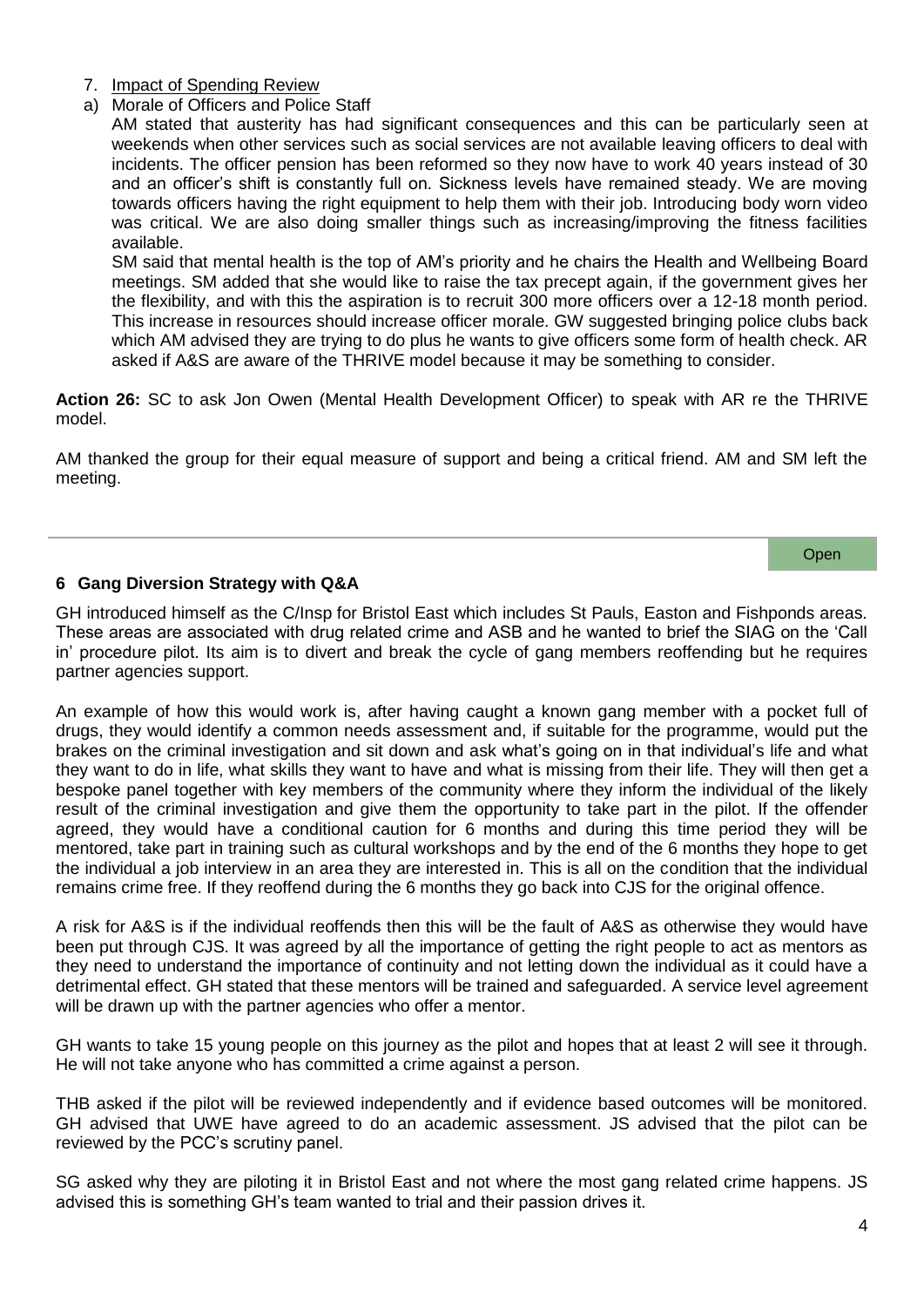AR wanted to make sure the offender will not get penalised if they don't follow the pilot through. GH advised this would not be the case.

**Action 27**: GH to share with the group the formal presentation on the 'Call in' pilot.

AA asked if the group could be provided with a set of 'standard responses' to address any potential questions that may arise.

**Action 28**: The 'Call in' pilot to be included as a running agenda item.

### **7 Update on Hate Crime Prosecutions (CPS)**

THB went through the CPS South West Hate Crime statistics which were circulated prior to the meeting. She clarified that each quarter's figures show rolling year to date figures rather than just for that quarter. The aspirational percentage is 85%.

A&S Hate Crime conviction rate have fallen slightly. The Homophobic and Transphobic conviction rate had fallen dramatically but as of last week it was back up to 79.4%. The Disability conviction rate has fallen significantly. THB advised this is low nationally. EZ asked why A&S figures are so different to Devon and Cornwall. TBH advised they will be drilling down on A&S statistics but believes it may be to do with insufficient evidence showing hostility.

TBH stated they are continually looking at drill down data to understand reasons for fluctuations. She also advised they consult and are scrutinised by the Local Scrutiny and Involvement Panels (LSIPs). AA, who also sits on the panel, mentioned there was no youth element on it and asked if law students may be interested. THB advised it is a big commitment to sit on the panel as scrutiny is intense but worthwhile. Every member is security cleared.

**Action 29**: THB to circulate information about the LSIPs to the group.

**Action 30**: AN to speak to the community manager of UWE to see if students may be interested in joining the LSIPs.

SC advised the Hate Crime lead is C/Supt Ian Wylie and Sgt Sarah Williams is another key contact.

THB advised that she, AR and C/Insp Sharon Baker are getting together to see if there are particular factors which result in better outcomes at some courts than others.

#### **Open**

### **8 Update on Disproportionality in CJS and Disparity Audit**

MP is the Senior Responsible Officer to lead and deliver a programme of work to transform the local criminal justice service.

MP mentioned The Governments Race disparity Audit published October 2017 which is a review of how people of different backgrounds are treated across health, education, employment and the Criminal Justice System. She also mentioned the Lammy Review published September 2017 which is a review of racial bias in the Criminal Justice System with the principles of "explaining" disparity/disproportionality and, if a reasonable, defensible rationale is not apparent, then organisations should seek to "reform".

Within Avon and Somerset all members of the Criminal Justice Board having committed to seeking to "explain" or "reform" practices they are undertaking and below gives examples of activities that the organisation is analysing:

• CPS: Pre-charge decisions – high volume of cases where ethnicity is not recorded so working on understanding why this is the case and putting in strategies to improve ethnicity recording;

Open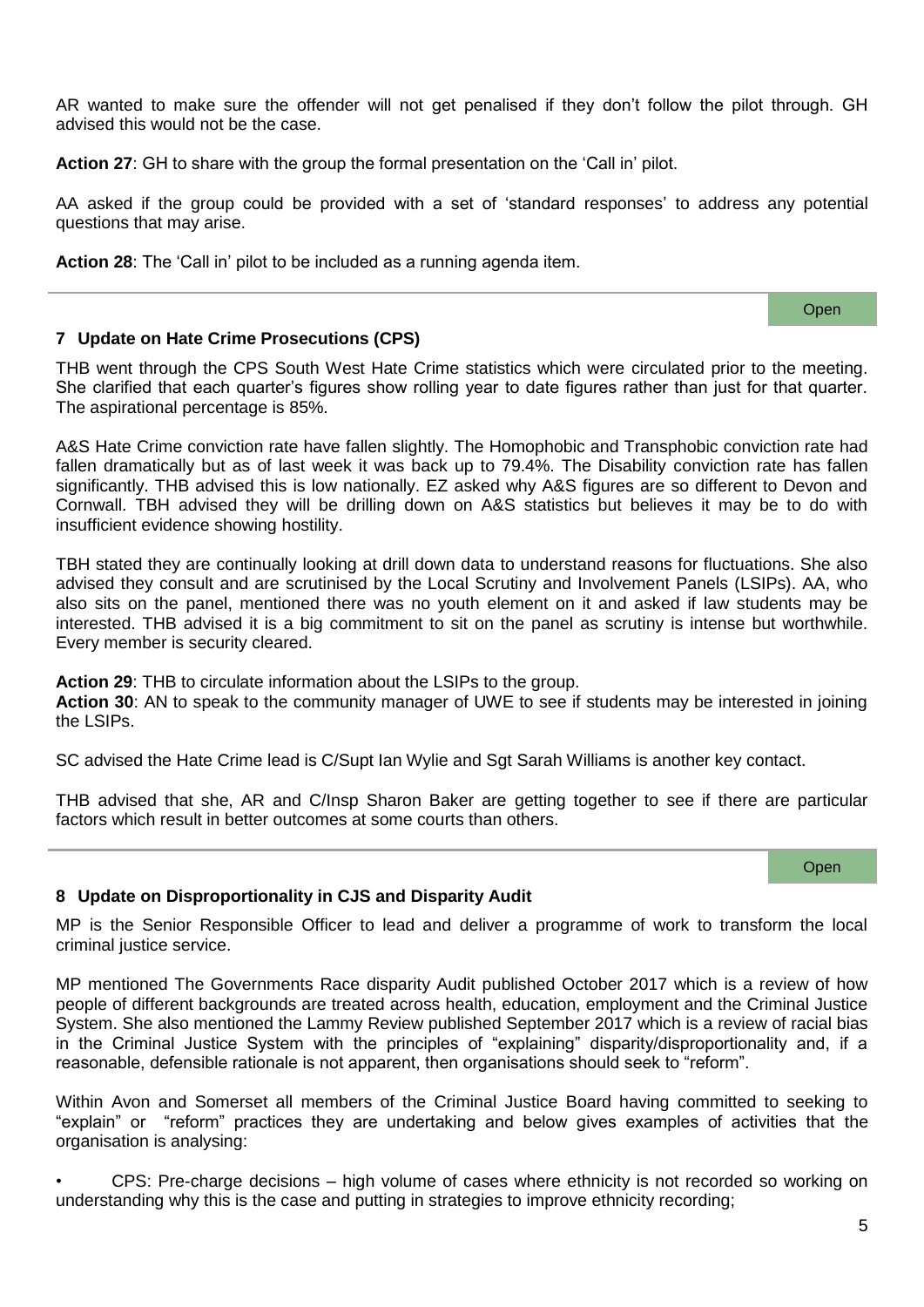• HMCTS: increasing Magistrates representation and possibly looking at "triable either way" cases or complaints – to analyse disparity issues;

• Witnesses and Victims: hate crime victims not coming forward - analysis to understand why and any disparity;

• Police: Out of Court Disposals (OOCD) and new process – taking the opportunity to proactively and consciously give OOCDs to minority groups, including BAME, travellers and all marginalised groups. Guidance and training for Police is being developed so the opportunity has been taken to build this proactive action into the training material.

MP highlighted a blockage of referrals for victims of hate crime and is trying to understand why and where this lies. AR has noticed a massive drop in referrals from Lighthouse to SARI. SC advised Lighthouse have been through structural changes and this may have had an impact.

**Action 31**: JS to meet with Victoria Caple (T/Head of Victim Care) to discuss drop in referrals.

JM mentioned Somerset have a problem with victims coming forward so they are sending out PCSOs to bang on the victim's door. EZ asked that victims with learning disabilities may not respond to letters so to consider other ways for persuading victims to engage.

**Action 32:** JS and Victoria Caple to provide statistics from Lighthouse and Victim Commissioning Service on current volume of referrals relating to Hate Crime.

MP mentioned that more BME offenders self-elect to go to the Crown Court rather than a Magistrates Court as they trust a jury over the system. They have also looked at those you take up early intervention, those who are sent to Crown Court who didn't self-elect, numbers of people who are not represented at first hearing etc.

JS advised that MP will be leaving at the end of month to take up a new post. They are looking for a secondee and responses are due within the next week.

MP believes this way of working will be embedded into the criminal justice system and the group will continue to challenge each other and find new actions.

# **9 Update on Risk Register**

MF was unable to attend the meeting so this item was not discussed.

### **10 Any other business**

JM asked if private policing could be added as a future agenda item as he believes this is growing and is aware that BaNES have employed people who are watching for littering.

**Action 33:** AA to add private policing as a future agenda item.

JS mentioned the Bijan Ebrahimi report has been published and is being progressed by Safer Bristol.

**Action 34:** AA to add Bijan Ebrahimi report and progression as an agenda item.

AR asked if the action plan following the NCBI consultation could be shared with the group.

**Action 35:** AF to share action plan following NCBI consultation with SIAG once action owners are agreed.

AR also asked if the hate crime strategy and action plan could be scrutinised further by bringing together a small group of key community stakeholders and partner agencies.

**Open** 

Open